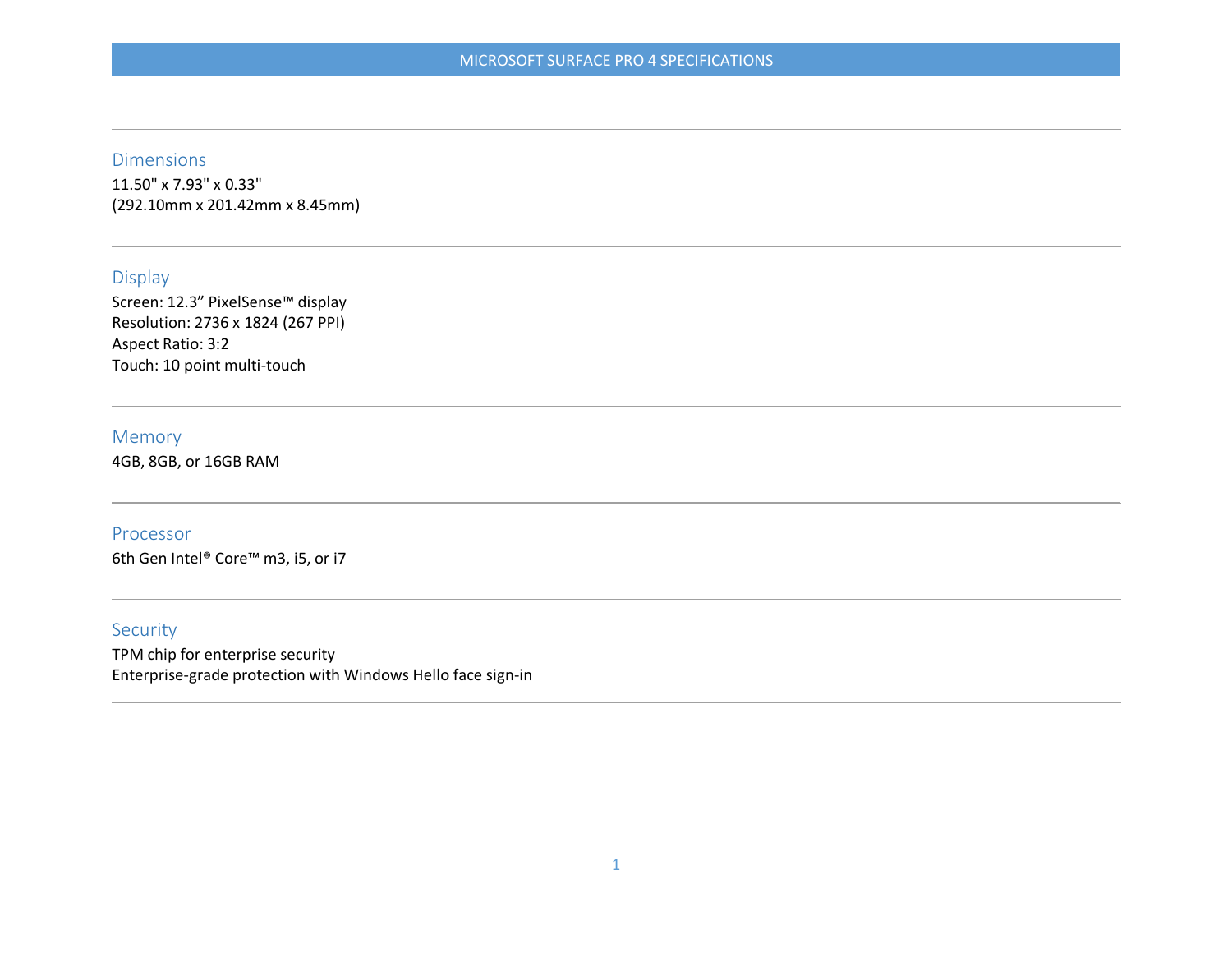# Software

Windows 10 Pro Office 30-day trial

## Sensors

Ambient light sensor Accelerometer Gyroscope

# What's in the box.

Surface Pro 4 Surface Pen Power supply Quick Start Guide Safety and warranty documents

### Storage<sup>5</sup>

Solid state drive (SSD) options: 128GB, 256GB, 512GB, or 1TB

# Battery life

Up to 9 hours of video playback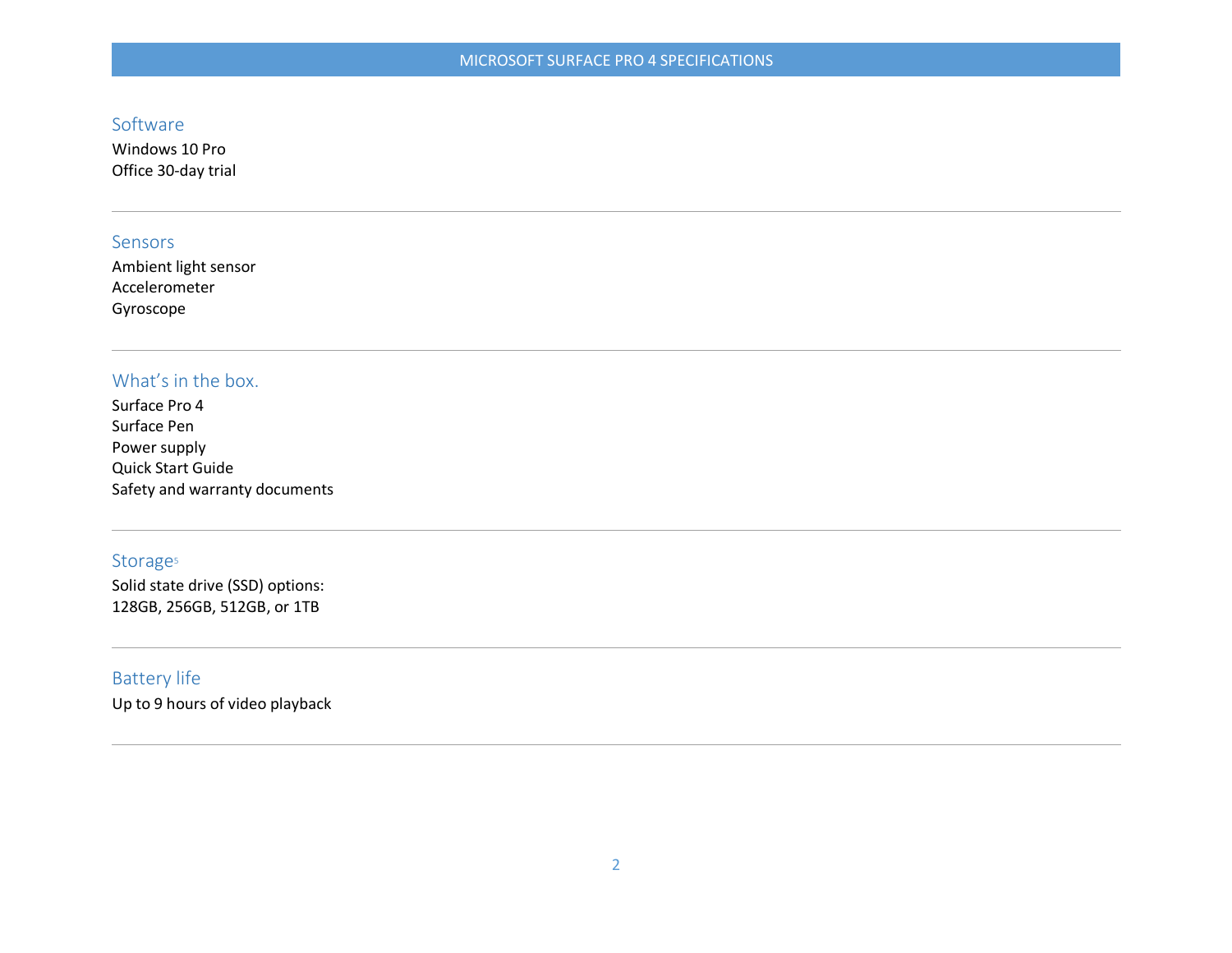## **Graphics**

m3: Intel® HD graphics 515 i5: Intel® HD graphics 520 i7: Intel® Iris™ graphics

#### Ports

Full-size USB 3.0 microSD™ card reader Headset jack Mini DisplayPort Cover port SurfaceConnect™

# Cameras, video, and audio

Windows Hello face sign-in camera (front-facing) 5.0MP front-facing camera with 1080p HD video 8.0MP rear-facing autofocus camera with 1080p HD video Stereo microphones Stereo speakers with Dolby® audio

## Wireless

802.11ac Wi-Fi wireless networking; IEEE 802.11a/b/g/n compatible Bluetooth 4.0 wireless technology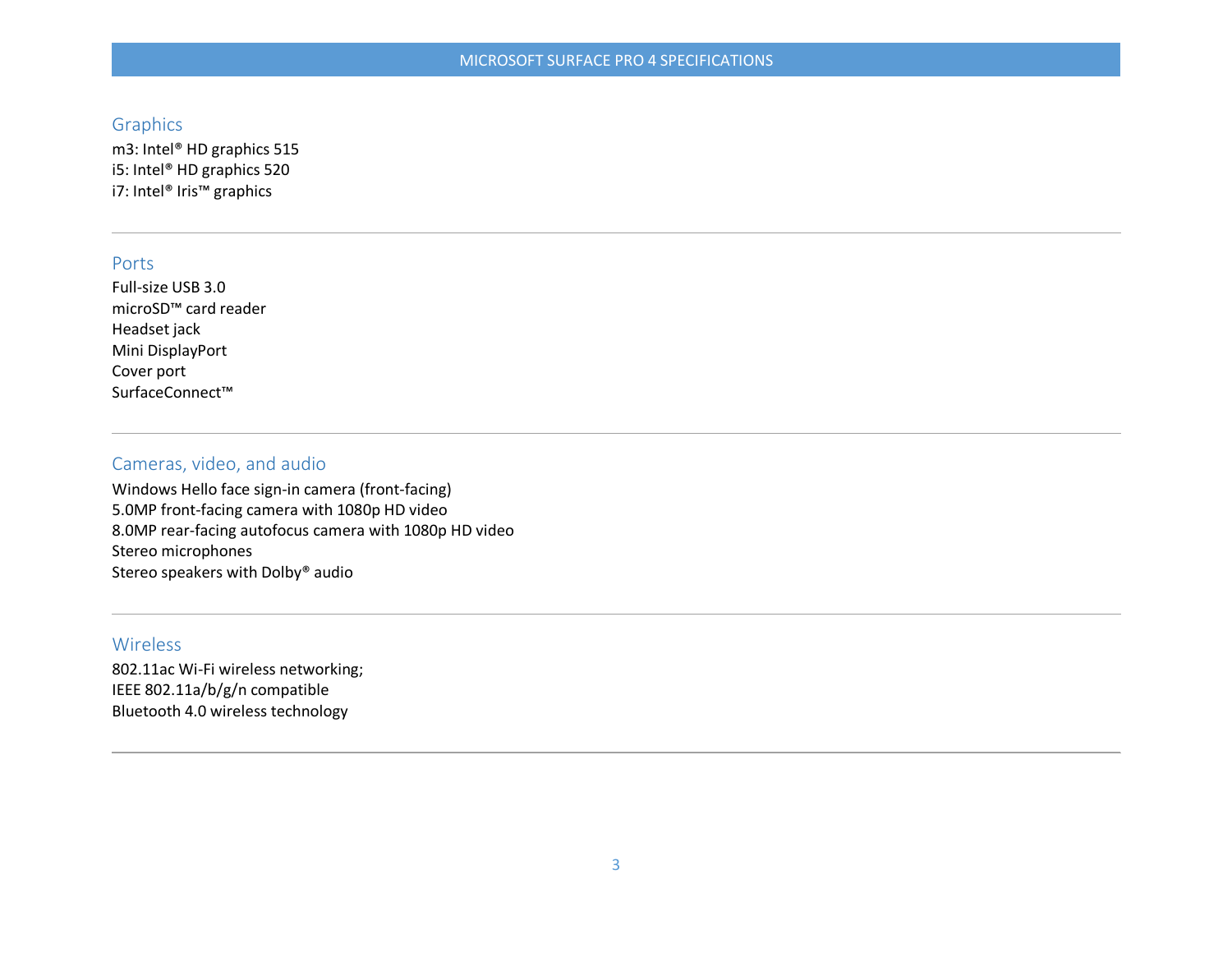### Exterior

Casing: Magnesium Color: Silver Physical buttons: Volume, Power

# Warranty

1-year limited hardware warranty

# Weight

m3: 1.69lbs (766 grams) i5: 1.73lbs (786 grams) i7: 1.73lbs (786 grams)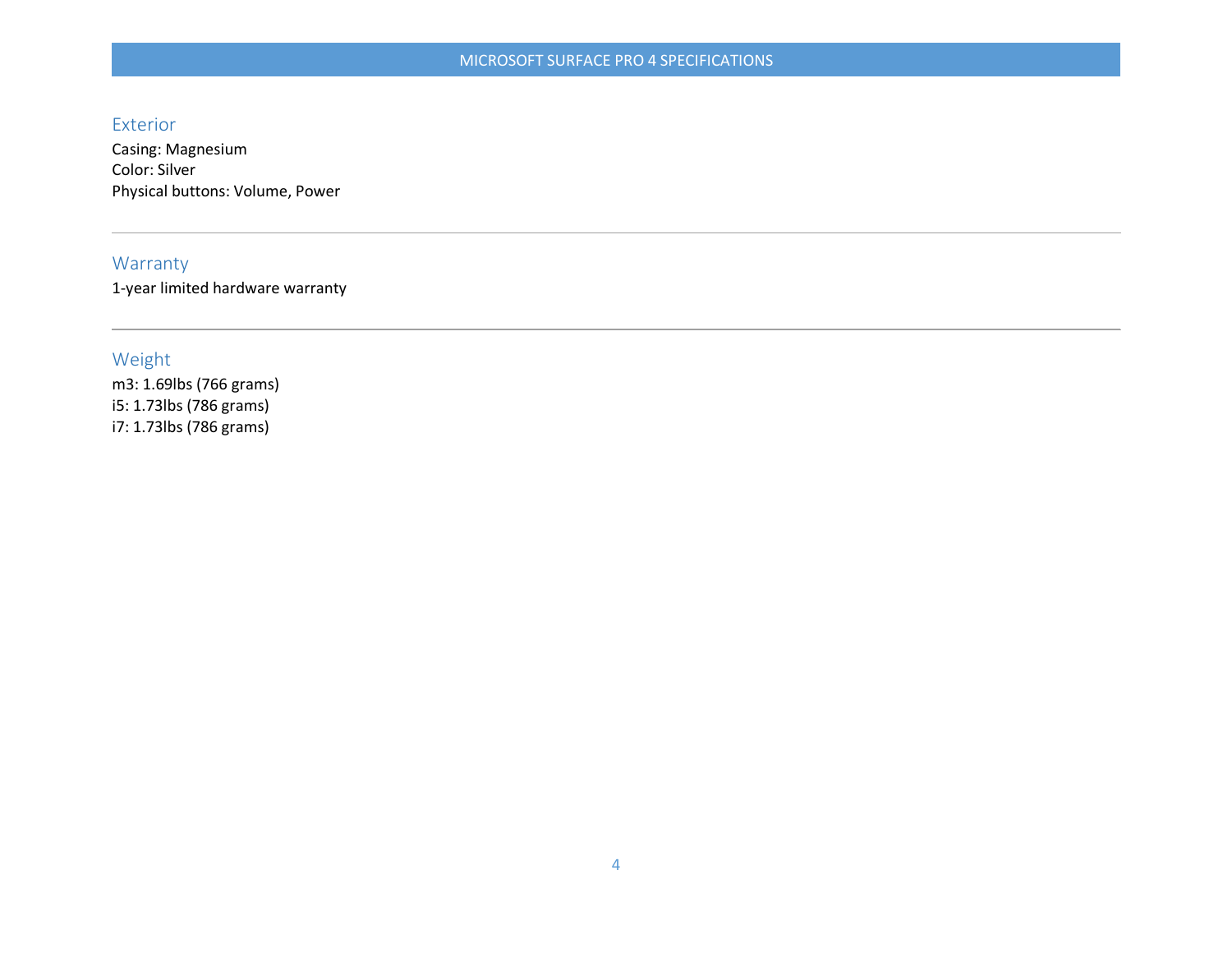## MICROSOFT SURFACE PRO 4 SPECIFICATIONS

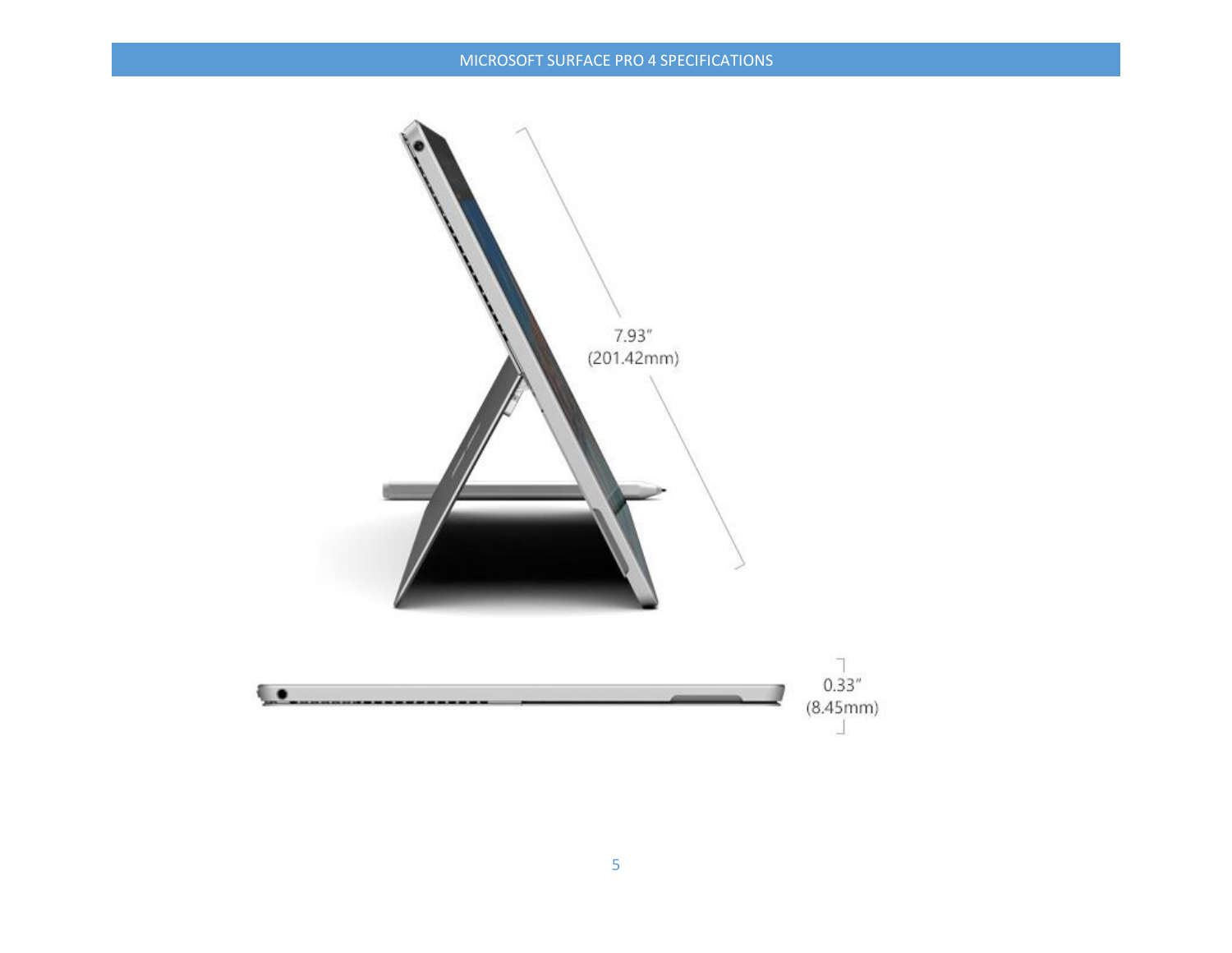

(292.10mm)